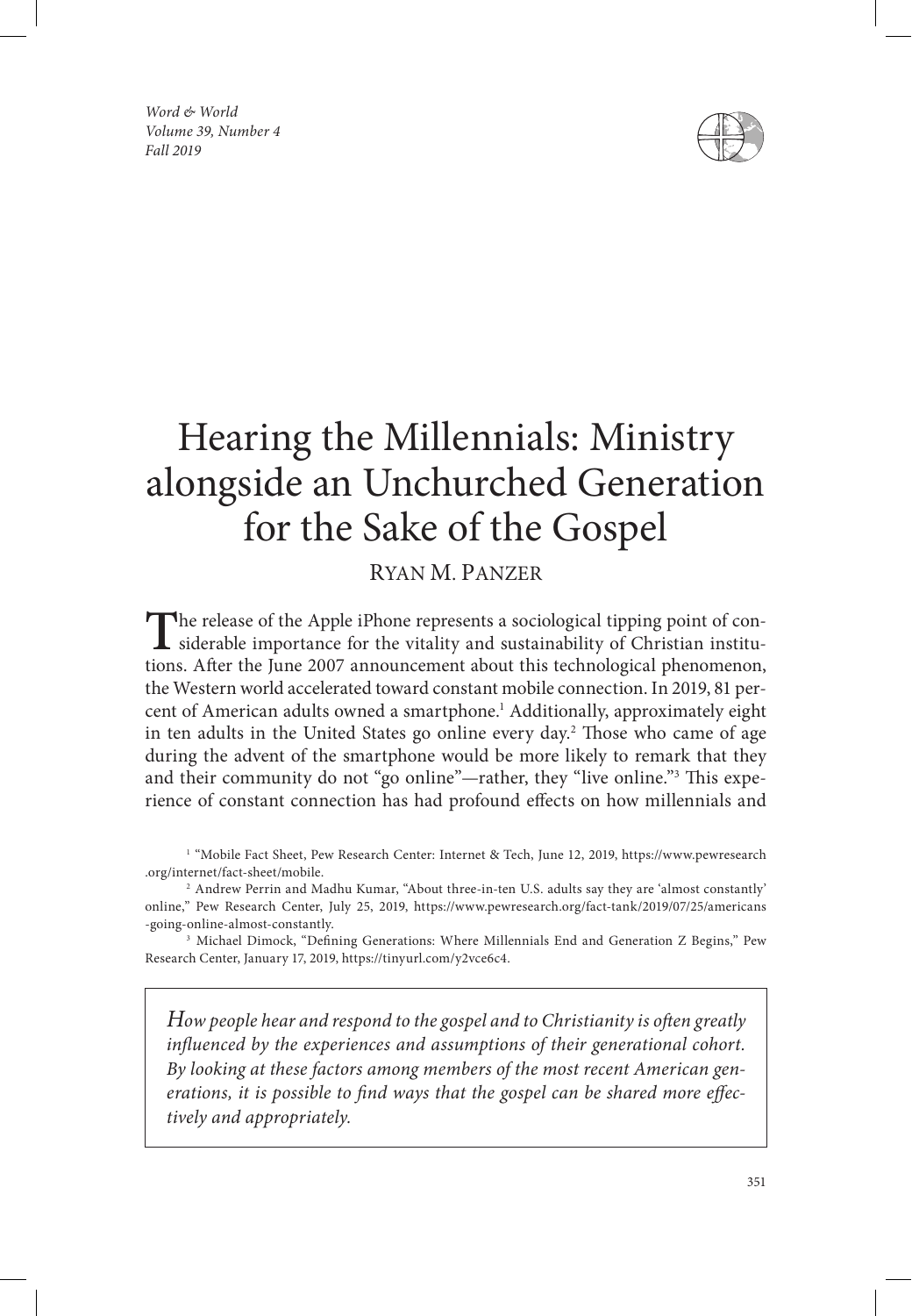subsequent generations conceive of themselves, reflect on the world around them, and experience the divine.

Religious communities have struggled to keep pace with these accelerating changes in thought and practice. Consequently, millennials and subsequent generations are significantly less involved with the church than their generational predecessors.4 This essay presents a framework for engaging unchurched, digitally driven millennials in Christian mission. Rather than providing universal prescriptions or detailed ministry models akin to "all churches should be on Snapchat," "all churches need to start a podcast," or "all churches should stream sermons on Facebook Live," we will explore a framework for doing ministry alongside unchurched millennials by exploring what needs to change about Christian practice, what must remain, and how to innovate for the future. The sharp sociological and spiritual differences between millennials and preceding generations demand a fundamental redefinition of Christian practice for an era of digital interconnectedness. The central challenge of this work will be to emphasize individual creativity and social interconnectedness without jettisoning core Christian doctrine.

#### Millennials and the Church

Before considering what might be involved in a redefinition of Christian practice, it is necessary to understand why a redefinition is both necessary and inevitable. Put simply, generations born into the digitally mediated world have disconnected from institutional religion at rates not seen in previous age cohorts. Despite this disconnection, millennials and subsequent generations remain spiritually curious, imaginative, and even inventive. It is critical that Christian leaders develop an awareness of these paradigm shifts, which can be accomplished by studying the millennial experience.

> *Put simply, generations born into the digitally mediated world have disconnected from institutional religion at rates not seen in previous age cohorts. Despite this disconnection, millennials and subsequent generations remain spiritually curious, imaginative, and even inventive.*

While sociologists define the millennials as those born between 1980 and 1997, little if any data exists on the religious practices of "Generation Z," those born after 1997. Here, we take for granted that the views and practices of Generation Z will align more closely to millennials than any other generation. Such an

<sup>4</sup> Allison Pond, Gregory Smith, and Scott Clement, "Religion among the Millennials," Pew Research Center's Religion & Public Life Project, February 17, 2010, http://www.pewforum.org/2010/02/17/religion -among-the-millennials/.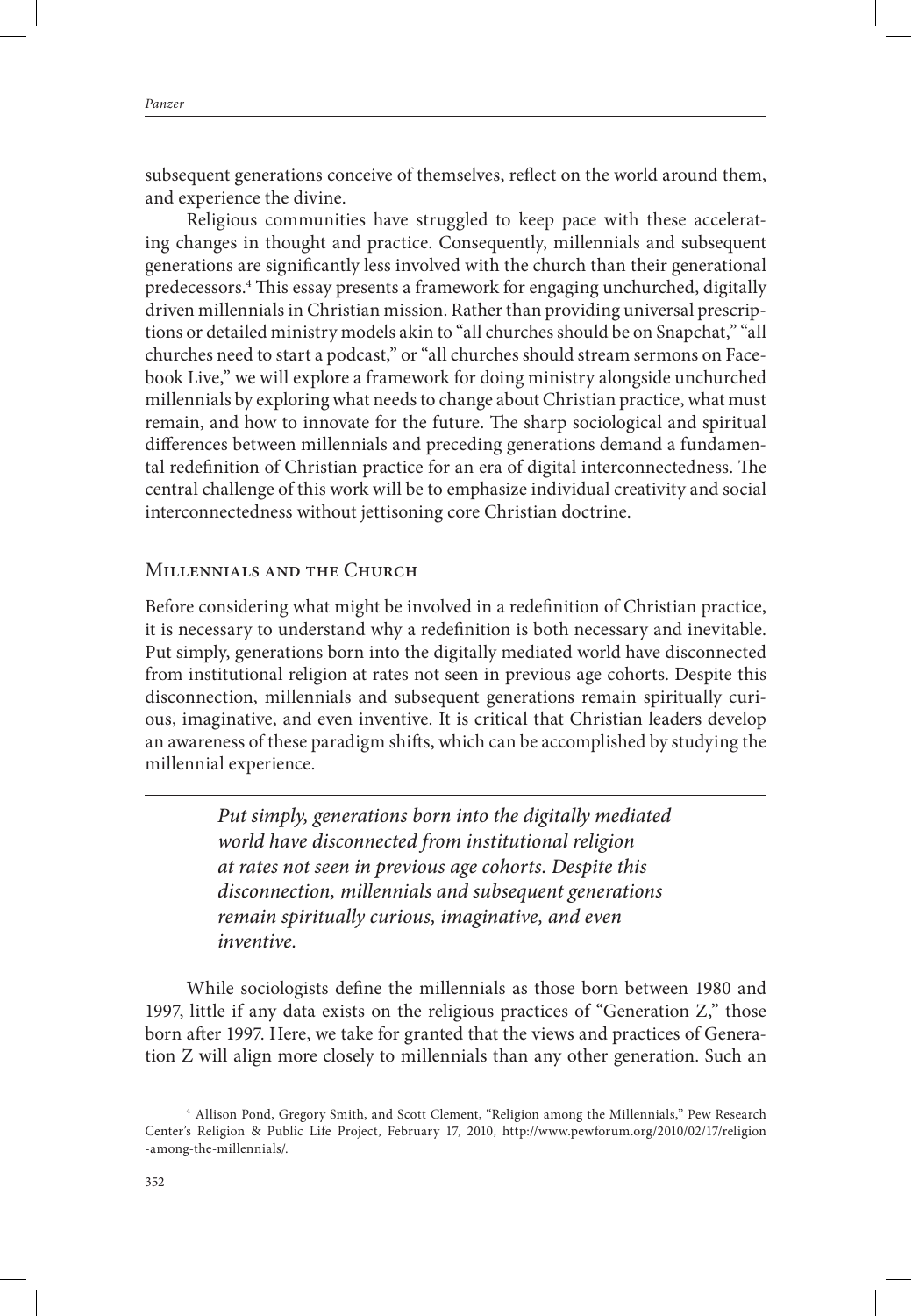assumption is validated by research by sociologist Vern L. Bengston, who argues in his book *Faith and Families: How Religion Is Passed Down across Generations* that family is still the most influential social structure in the cross-generational transmission of religion, even in the religiously enigmatic millennial generation.<sup>5</sup> Research from across the Christian denominational spectrum reveals that millennials are averse to Christian community yet remain interested in spiritual practice and pursuits. According to research by evangelical Christian researchers David Kinnaman and Gabe Lyons, millennials are more likely than previous generations to hold a decidedly negative view of present-day Christianity. Thirty-eight percent of millennials have a "bad to very bad impression of present-day Christianity," while "fewer than one out of ten young adults mentions faith as their top priority."6 Kinnaman and Lyons identify a constellation of causal factors for these generational perceptions, including past traumatic experiences within evangelical Christianity, disagreement with conservative Christian positions on social issues, and a marked increase of "fierce" spiritual individualism.7 The upshot of these perceptions is that 30 percent of those born after 1982 do not identify with an institutional religion such as Christianity.<sup>8</sup> Religious-studies scholar Elizabeth Drescher identifies this 30 percent as the "Nones," in reference to their tendency to check the "None" box on surveys of religious affiliation.

It would be easy to assume that these unaffiliated millennial Nones are dismissive of spirituality and disinterested in Christian practice, yet such an assumption would belie the data. According to the Pew Research Center's 2010 study on "Religion among the Millennials," people in this younger generation believe in God at a rate nearly identical to that of Generation X (those born between 1965 and 1980), the baby boomers (those born between 1946 and 1964), and both the Silent and Greatest Generations (born between 1928 and 1945, and before 1928, respectively).9 Their willingness to believe in God carries over to independent participation in traditional Christian beliefs and practices. Millennial Nones and affiliated Christians exhibit similar rates of belief in heaven and hell, and the same rates of engagement with daily prayer. Forty-five percent of the general millennial population of adults, ages 18–29, pray daily. Twenty-seven percent read scripture weekly, and 26 percent meditate weekly—all rates of participation equal to or only slightly lower than those of previous generations.<sup>10</sup> The data from Drescher and the Pew Research Center suggests that the chief difference between those who came of age in the smartphone era and those who came of age beforehand is primarily a difference in institutional affiliation.

<sup>5</sup> Vern L. Bengtson, Norella M. Putney, and Susan Cannon Harris, *Families and Faith: How Religion Is Passed Down across Generations* (Oxford: Oxford University Press, 2017), 50.

<sup>6</sup> David Kinnaman, and Gabe Lyons, *Unchristian: What a New Generation Really Thinks about Christianity—and Why It Matters* (Grand Rapids: Baker, 2012), 30.

<sup>7</sup> Kinnaman and Lyons, *Unchristian*, 22.

<sup>8</sup> Elizabeth Drescher, *Choosing Our Religion: The Spiritual Lives of America's Nones* (New York: Oxford University Press, 2016), 6.

<sup>9</sup> Liu, "Religion among the Millennials."

<sup>&</sup>lt;sup>10</sup> Liu, "Religion among the Millennials."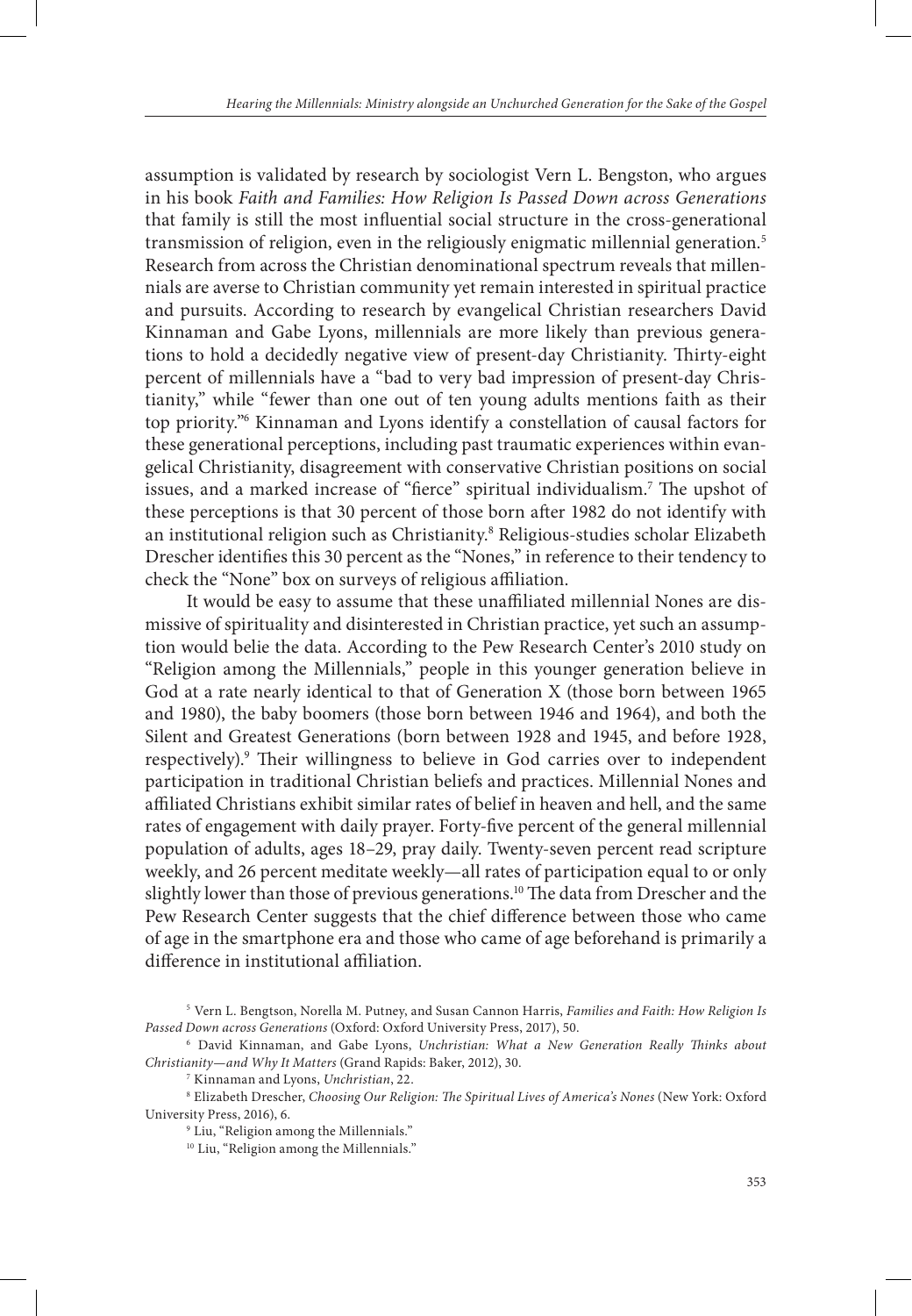Elizabeth Drescher adds considerably to our understanding of None/millennial spirituality in her book *Choosing Our Religion*. Defining None spirituality as a predominantly privatized set of often traditional religious practices, Drescher refutes the assumption that younger generations are becoming less spiritual by demonstrating that millennials are in fact prayerful, morally focused, and serviceoriented. For Drescher, a key difference between millennials and previous generations is a need for dynamism, the inevitable result of a culture that has become deeply interconnected in digital spaces. Nones are uncomfortable with doctrinal commitments. As would befit a generation that grew up in a digital culture of customized user interfaces and individualized digital design, Nones prefer to define, test, and reshape their own beliefs as they carry out traditional yet independent spiritual practices.<sup>11</sup> Similarly, they appreciate the ability to derive their belief from a plurality of sources and contexts, beyond traditional scripture. Drescher identifies popular media, friends, family, and social gatherings as sources from which individual religious beliefs are imagined and tested.

### Clearing the Way: Barriers to Encountering Christ

The synthesis of institutional disaffiliation and spiritual experimentation should rightly trigger critical reflection on the part of the Christian public leader. Such reflection must have a theological and an ecclesiological bent. First, how will millennials encounter the work of God in the world? Then, what can be done to change the institution of the church and, by extension, millennial perceptions of the church?

In pursuing answers to these questions, one can begin by using the process of elimination to rule out what unequivocally should not be part of our framework. Primarily, any missional strategy that emphasizes a specific and narrow Christian moral practice is likely to be met with skepticism and hostility. Kinnaman and Lyons's data shows that 85 percent of millennial outsiders see the church as hypocritical, a judgment supported by their finding that there is virtually no significant statistical difference between how Christians and church outsiders live their lives.12 Kinnaman and Lyons, themselves self-professed born-again evangelicals, empathize with millennials who see the avoidance of sin as the top priority in Christianity. They similarly express concern with the 50–60 percent of outsiders who see conservative Christian politics as a major barrier to church engagement.<sup>13</sup>

Similarly, Drescher holds that millennial Nones see themselves as quite capable of independently developing robust ethical systems based on the "Golden Rule"—no church membership required.<sup>14</sup> She points out that millennials are often very interested in Jesus's version of the Golden Rule, though they see no

<sup>11</sup> Drescher, *Choosing Our Religion*, 62.

<sup>12</sup> Kinnaman and Lyons, *Unchristian*, 45.

<sup>13</sup> Kinnaman and Lyons, *Unchristian*, 159.

<sup>14</sup> Drescher, *Choosing Our Religion*, 186.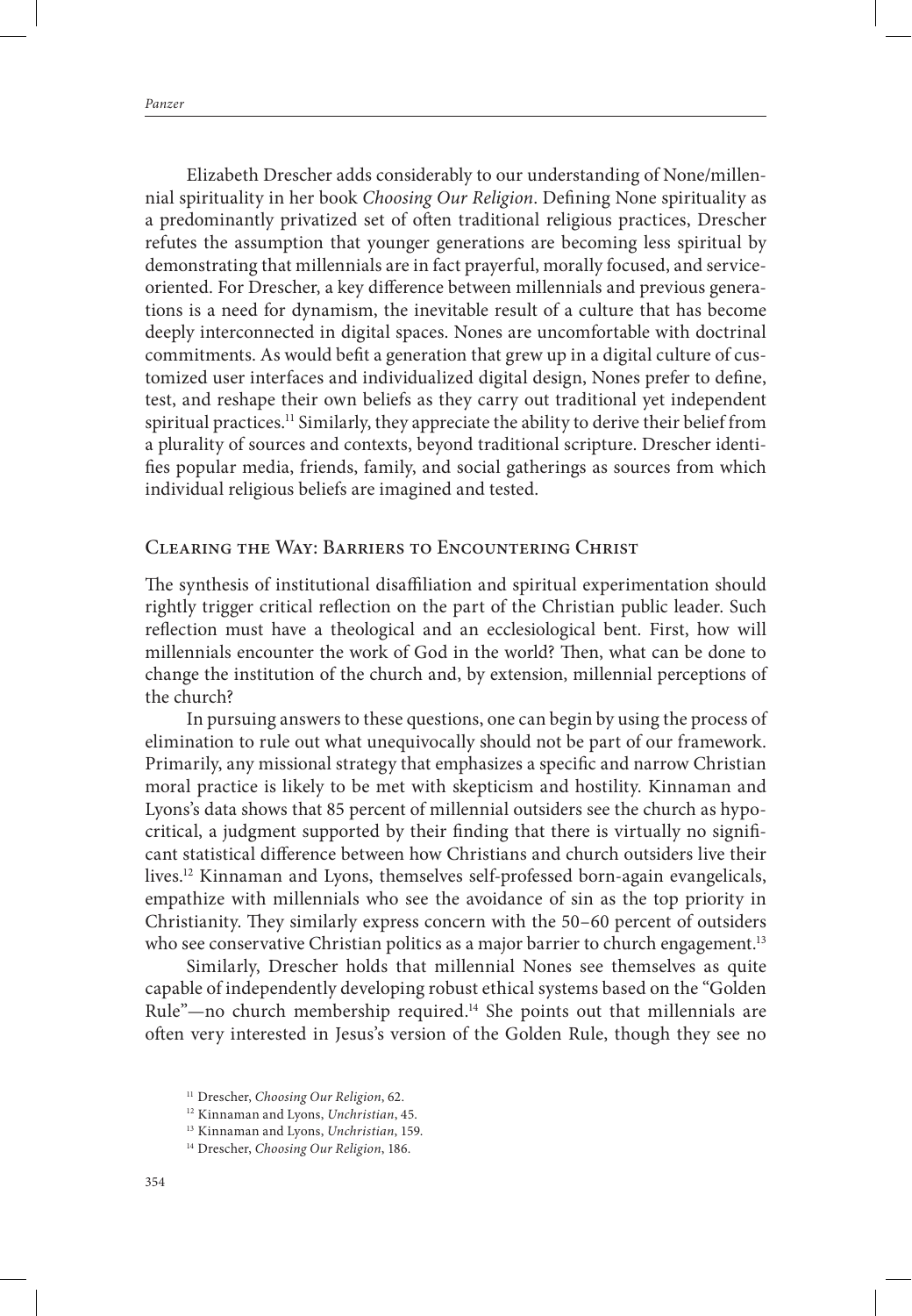contradiction in applying it in a radically inclusive setting apart from doctrinal constriction.15 Strict moralism is self-defeating in a generation with constant digital connection on a global scale. In her chapter on "Good Samaritan Nones," she remarks:

The realities of globalization and digital communication mean that few people, even in the most remote places, are likely to get through life without regular encounters with many different people and practices.<sup>16</sup>

Drescher might, therefore, espouse a more conventional mainline Protestant position in that rigid moralism will only serve as a deterrent for ecclesiological engagement, whereas an ecclesiology that embraces fluidity, globalization, and experience offers hope for church viability.

> *In pursuing answers to these questions, one can begin by using the process of elimination to rule out what unequivocally should not be part of our framework. Primarily, any missional strategy that emphasizes a specific and narrow Christian moral practice is likely to be met with skepticism and hostility.*

#### The Road Ahead: Traditional Milestone Markers

In this time of unprecedented transition, the church should rightly be worried about the jettisoning of tradition. A Christian church that loses its foundation in Christ and its emphasis on Scripture is not much of a Christian church, even if it appeals to the masses. All Christian denominations need to engage the challenging questions of what it means to remain faithful to God and respectful of doctrinal commitments while journeying toward a pluralist, constructivist, and extra-institutional future. There is certainly some good news in the sociological research. Unchurched millennials are in many cases deeply attracted to what most denominations would consider orthodox Christian teachings. As Drescher argues in *Choosing Our Religion*, Jesus's version of the Golden Rule is inspirational and formative to many religious Nones.17 Both the churched and the unchurched are mutually interested in practicing Jesus's teachings. Perhaps, then, the jettisoning of tradition appears less likely when so much of the tradition is held in high esteem by those on the outside looking in.

Three milestone markers ought to be included in a ministry framework for those who feel unheard by the institutional church. Those milestone markers are

<sup>15</sup> Drescher, *Choosing Our Religion*, 197.

<sup>16</sup> Drescher, *Choosing Our Religion*, 217.

<sup>17</sup> Drescher, *Choosing Our Religion,* 197.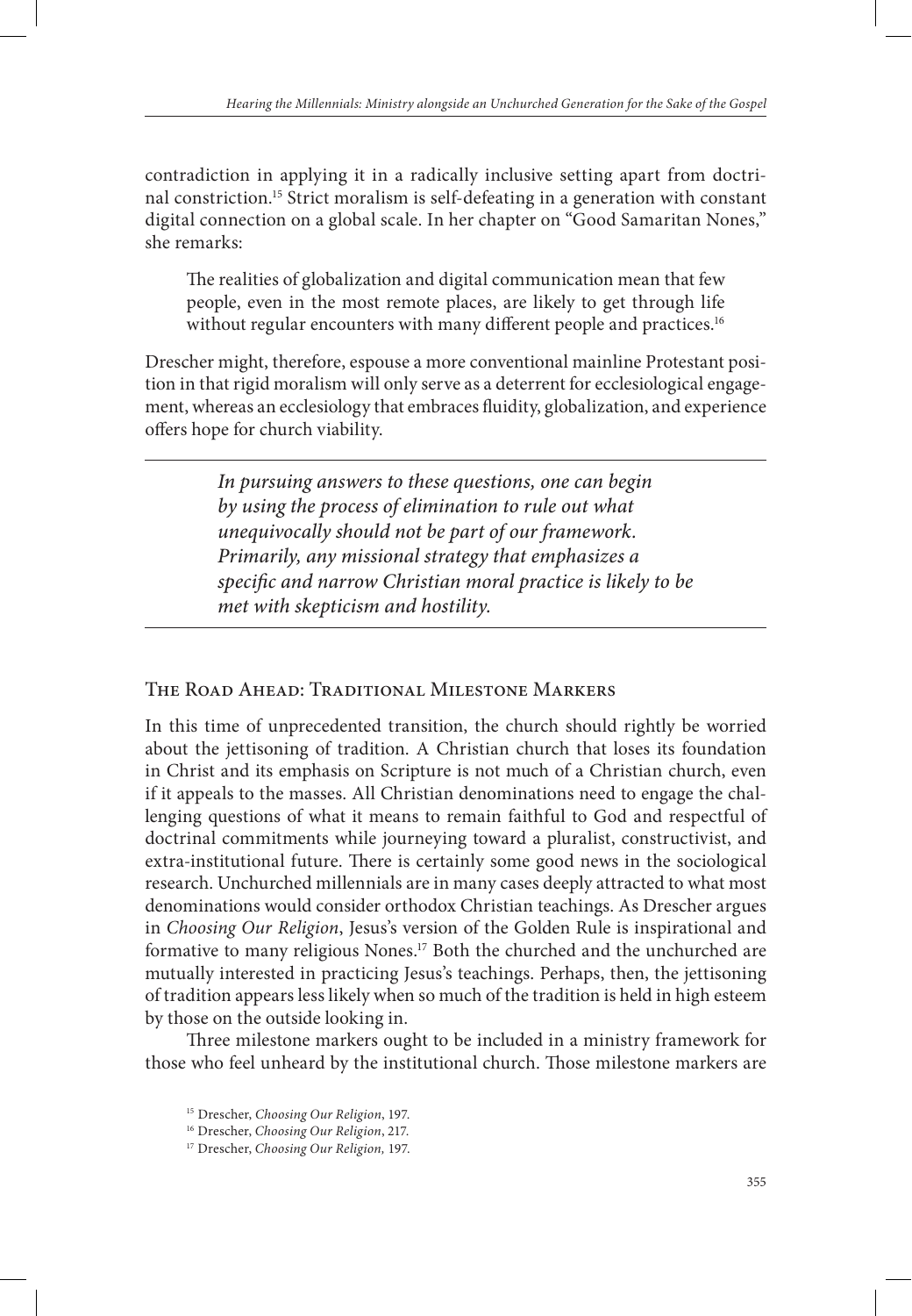Word and Sacrament, networked community, and prayer. In the *Apology of the Augsburg Confession*, Melanchthon suggests that Word and Sacrament are not formed by the church. Rather, the church is formed by Word and Sacrament. Other institutional rites, including rites of membership and affiliation, are of secondary importance. In considering the road ahead, Word and Sacrament must be the starting point.

Without both Scripture and the sacraments, the church would not be the church, for the church would not have access to Christ and would lack the means through which faith is formed. Jesus makes this imperative clear in the Last Supper and the Great Commission. In sharing the Last Supper, Christ commands his followers to participate in the Sacrament of Communion, instructing them to "take, and eat," and to "drink from it, all of you" (Matt 26:26–27). The Great Commission is explicitly a summons to proclaiming the Word and administering the Sacraments, with the instructions to baptize and "teach them" what Christ had commanded (Matt 28:19–20). Christians cannot participate in Christ's testament without the Sacrament of Communion, nor can Christian communities make disciples of all nations without the Word and the water of Baptism. However the church moves forward to facilitate an encounter between Christ and the unchurched, the constitutive elements of Word and Sacrament must be front and center.

The second milestone marker for our framework in the road ahead is, by extension and by necessity, the community in which the Word is proclaimed and the Sacraments are administered. No matter how pervasive and engaging our technology becomes, isolated individuals can never constitute the church. Community is deeply desired by many who would consider themselves unchurched, but Christian leaders would do well to understand that spiritual independence is not synonymous with spiritual isolation. Religious Nones view a particular type of community—networked communities—as invaluable to and normative for their spiritual formation. Networked community is not the same as group-based community, which is predicated on membership, loyalty, and physical presence. Group-based community is the historical model of the institutional church, the model rejected by over one-third of millennials. Networked community is a loosely connected set of relationships that are easy to leave and join, yet that inspire participation, presence, and authenticity.18

Networked community can take place in physical or digitally mediated spaces, in person or online. Keith Anderson suggests that networked community is the future locus of theological and biblical reflection, where listening, connecting, and engaging replace traditional group activities of recruiting, marketing, and selling.19 Scholars Heidi A. Campbell and Stephen Garner suggest that networked community resonates with younger generations because it replaces static, controlled, and hierarchical orientations with dynamic, adaptive, and connective

<sup>&</sup>lt;sup>18</sup> Keith R. Anderson, *The Digital Cathedral: Networked Ministry in a Wireless World* (New York: Morehouse, 2015), 55.

<sup>19</sup> Anderson, *The Digital Cathedral*, 66.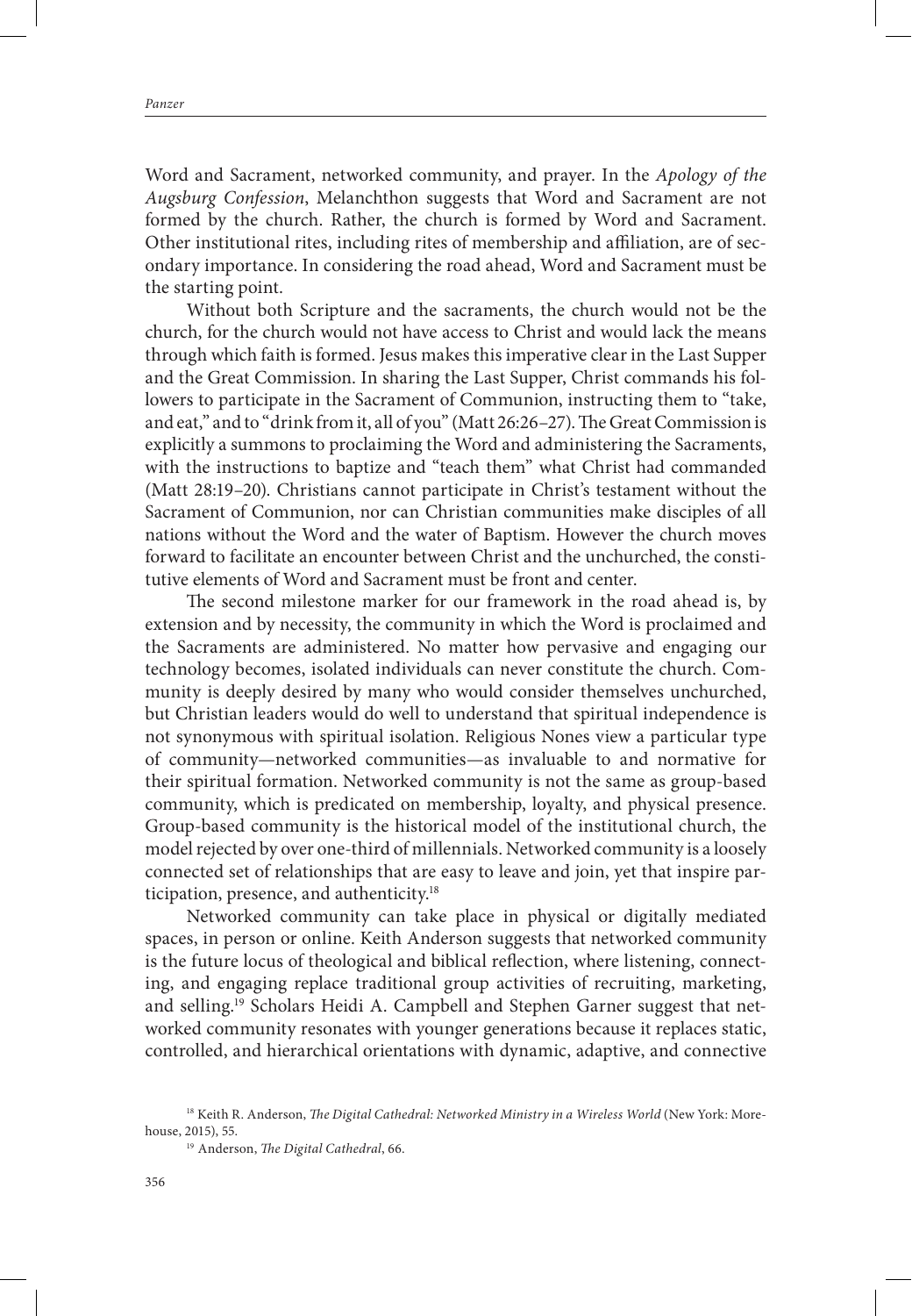relationships.<sup>20</sup> Networked community is not a new concept to the church, even if the technology of networked communication has transitioned from written letters delivered on Roman roads to digital bytes of data transmitted on the information superhighway.

> *Community is deeply desired by many who would consider themselves unchurched, but Christian leaders would do well to understand that spiritual independence is not synonymous with spiritual isolation. Religious Nones view a particular type of community—networked communities—as invaluable to and normative for their spiritual formation.*

The third and final significant milestone for our framework is spiritual practice, specifically the practice of prayer. Prayer transcends denominational commitments and group traditions. Its practice is established as a foundation for faithful living in the Sermon on the Mount. In the sixth chapter of Matthew, Jesus teaches on the necessity of prayer, and how it is to be rightly practiced. In eleven verses of teaching on prayer, which include what we now refer to as the "Lord's Prayer," Jesus frequently uses the phrase "when you pray" (Καὶ ὅταν προσεύχησθε), as if to communicate that prayer is not a peripheral practice but a central expression of what it means to live into the Christian faith (Matt 6:5–15).

The Lutheran Reformers thus saw prayer not as something that could be jettisoned based on cultural necessity but as something fundamental to the eternal witness of the Christian church. As we have already noted, synergy exists between the traditional imperative toward prayer and the redefinition of Christian practice among millennials and other younger generations, even if emerging forms of prayer may seem novel or peculiar to Christian traditionalists. Drescher's research reveals that over 40 percent of Nones participate in what they consider prayer on more than one occasion each month.<sup>21</sup> Interviews with unchurched millennials who participate in prayer suggest that prayer is seen as a necessary antecedent to meaningful altruistic action. Whether that prayer takes the form of dialogue with the divine, meditation, contemplation, or yoga, the unchurched are finding spiritual nourishment and strength for the journey.<sup>22</sup> Drescher points out that theological notions of prayer are nebulous and expansive, and that prayer need not take place in the confines of a membership-based group in order to positively affect the community.23

<sup>20</sup> Heidi A. Campbell and Stephen Garner, *Networked Theology: Negotiating Faith in Digital Culture* (Grand Rapids: Baker Academic, 2016), 7.

<sup>&</sup>lt;sup>21</sup> Drescher, Choosing Our Religion, 159.

<sup>22</sup> Drescher, Choosing Our Religion, 169.

<sup>23</sup> Drescher, Choosing Our Religion, 172.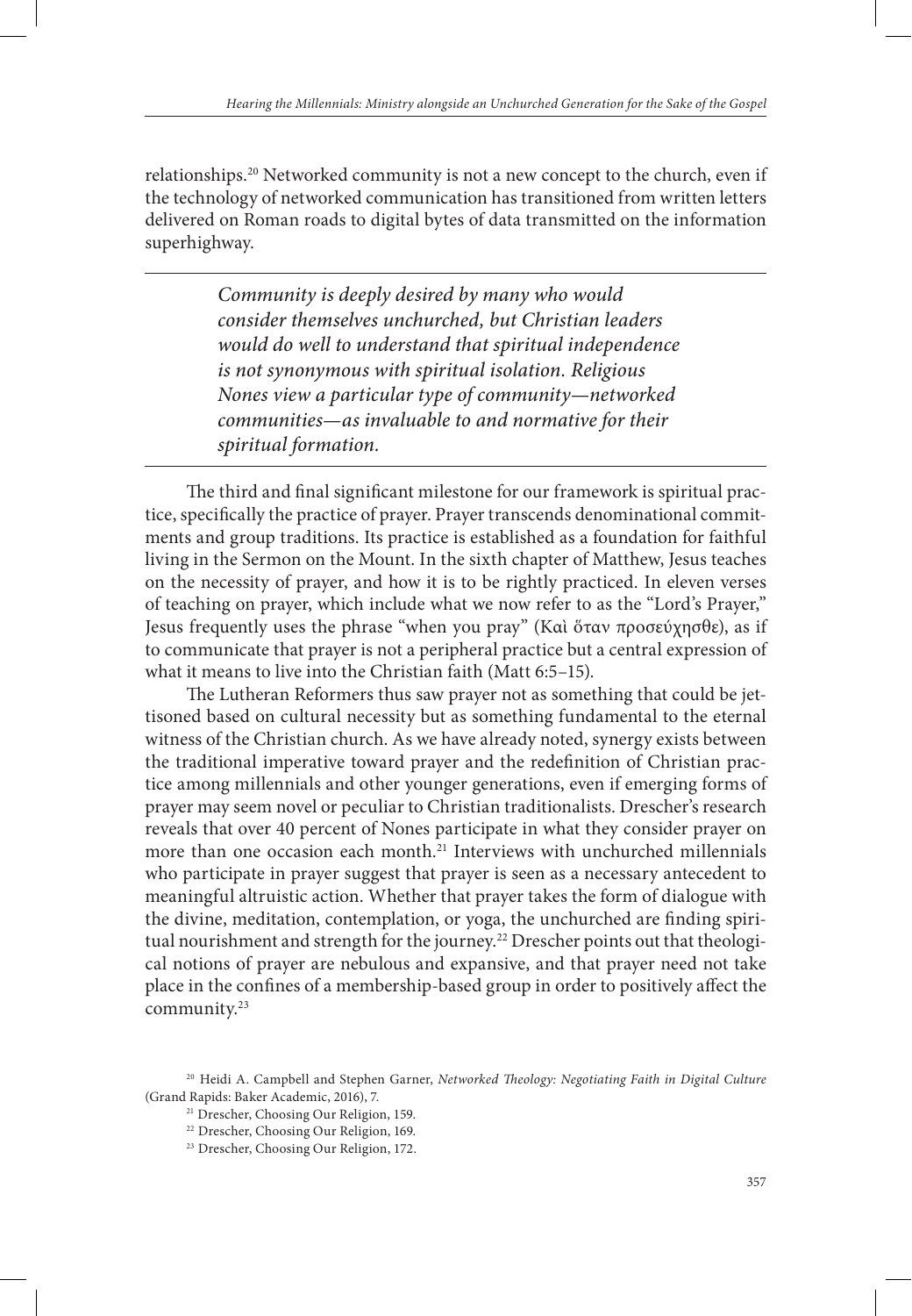## The Road Ahead: New Signposts for Christian Practice

So far, we have established that Word and Sacrament, networked community, and prayer are necessary inclusions to the framework if the church of the future is to remain a Christian church. Having engaged the necessary question of what milestone markers cannot be lost or dismissed in this period of spiritual redefinition, we now turn toward what new signposts might guide Christian practice in the road ahead. These signposts follow a three-step sequence of changing perceptions, establishing new precedents, and committing to experimentation. Put simply, the church needs a framework that changes minds, tries new things, and changes course when inevitable mistakes are made.

Perceptions of Christianity are always in need of fine-tuning, if not a complete overhaul. Kinnaman and Lyons's research provides a thorough explanation of the need to change perceptions. Their finding that 75 percent of Protestant pastors know someone who has had a "traumatic experience with Christianity" reveals that the younger, unchurched generations have in fact been injured by the Christian tradition.<sup>24</sup> Meanwhile, the Barna Group, an evangelical polling firm, found that only 46 percent of millennials see the church as tolerant, only 54 percent see the church as relevant in their lives, and just 49 percent believe they can be themselves at church.<sup>25</sup> Perceptions in need of changing range from the benign and mundane to the catastrophic and existentially challenging, so the work of changing perceptions is, by necessity, contextually driven. Christian public leaders who serve communities recovering from church scandal or clergy abuse face a different challenge than those who serve communities accustomed to church disengagement or Christian apathy. The work of changing perceptions will vary in urban and rural contexts, across political ideological backgrounds, and across class or educational backgrounds. But in an era where over one-third of America's largest generation identifies as religious "Nones," it is safe to assume that a change in perceptions is needed.<sup>26</sup> Waiting for that change in the church are 25.5 million unchurched millennials.

The role of today's Christian leader is to discern the community's perceptions about their spiritual communities, for good or for bad, and then to determine whether those perceptions are based in fact or fabricated on misinformation. Either way, the Christian leader needs to start seeing their work from the neighborhood's perspective, which begins with an intentional commitment to engaging church neighbors. As Rev. Laura Everett remarks in her book *Holy Spokes: The Church for Urban Spirituality on Two Wheels,* "That whole 'love your neighbor' thing is a lot easier when you actually see your neighbor."<sup>27</sup> Expert opinions

<sup>24</sup> Kinnaman and Lyons, *Unchristian*, 30.

<sup>25</sup> Barna Group, "What Millennials Want When They Visit Church," March 4, 2015, https://tinyurl.com /tchfcwy.

<sup>26</sup> Richard Fry, "Millennials Expected to Outnumber Boomers in 2019," *Pew Research Center*, March 1, 2018, https://tinyurl.com/y7m6zf2h.

<sup>27</sup> Laura Everett, *Holy Spokes: The Search for Urban Spirituality on Two Wheels* (Grand Rapids: Eerdmans, 2017), 3.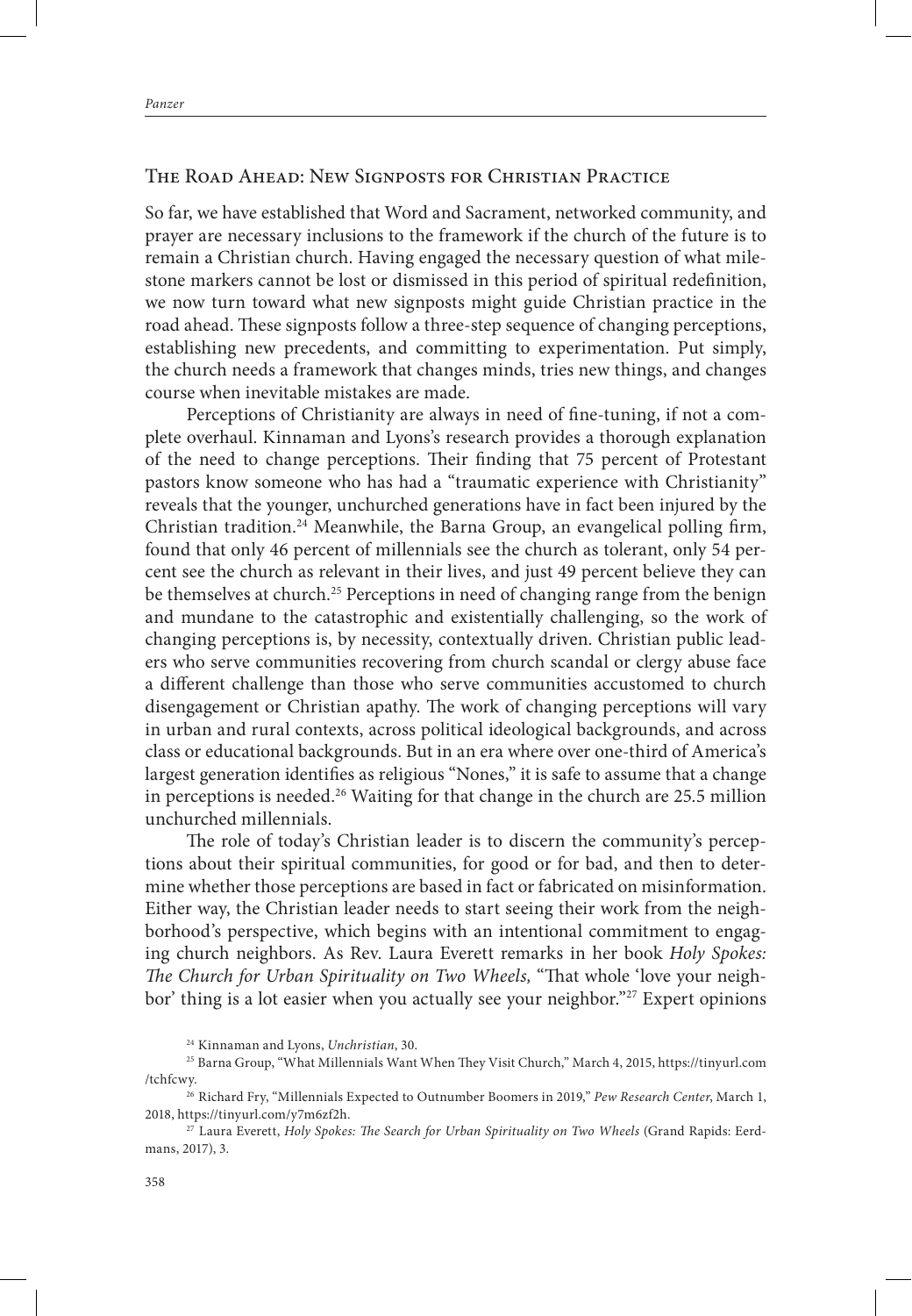and paid consultants can guide the church toward an understanding of how the neighborhood perceives them. Yet maybe the first step is simpler and more affordable. As Mark Lau Branson and Nicholas Warnes suggest in their book *Starting Missional Churches: Life with God in the Neighborhood:* "God is already moving among their neighbors. A new church needs to connect with the innovations of a local people (who have seldom been told that they are worth listening to)."28

> *The role of today's Christian leader is to discern the community's perceptions about their spiritual communities, for good or for bad, and then to determine whether those perceptions are based in fact or fabricated on misinformation.*

In this way, Christian leaders ought to examine their surrounding communities as mission fields, thinking as if they were a church planter, and understanding their neighbors not as recipients of ministry programs but as equal partners in stewarding God's mission to the community.29 This is particularly critical for the engagement of the approximately 25 million unchurched millennials. If they are viewed as objects, there is no hope for their return to the church. If they are viewed as partners, the opportunities for change are limitless.

Once perceptions are identified in partnership with the community, Christian leaders need to work toward the establishment of new precedents via a concrete action plan. The new precedents to be established are again contextually driven, though they should be inclusive of Word and Sacrament, focused on networked community, and oriented toward spiritual practice instead of intellectual formation. New precedents could be as simple as a commitment to writing pen pal letters to neighborhood students, as expansive as launching a pub or coffee shop as a spiritual "third place," as technologically oriented as launching a podcast or meditation app, or as justice-focused as a commitment to accompanying a local racial-justice group in their struggle for reconciliation.

Changed perceptions and new precedents can take many forms, including the establishment of new ministry programs. But it can also take the form of concrete action on significant social issues, including intentional action to address the church's ignominious legacy of institutionalized racism. Over the last fifteen years, the Presbyterian and Episcopal Churches have undergone an intensive process of listening and reflecting to understand the dynamics of race in the United States and how the church is called to respond.<sup>30</sup> Their work has included the difficult tasks of considering the damage done by Protestant support of both the slave

<sup>28</sup> Mark Lau Branson and Nicholas Warnes, *Starting Missional Churches: Life with God in the Neighborhood* (Downers Grove, IL: IVP Books, 2014), 20.

<sup>29</sup> Branson and Warnes, *Starting Missional Churches*, 30.

<sup>30</sup> Jennifer Harvey*, Dear White Christians: For Those Still Longing for Racial Reconciliation* (Grand Rapids: Eerdmans, 2014), 198.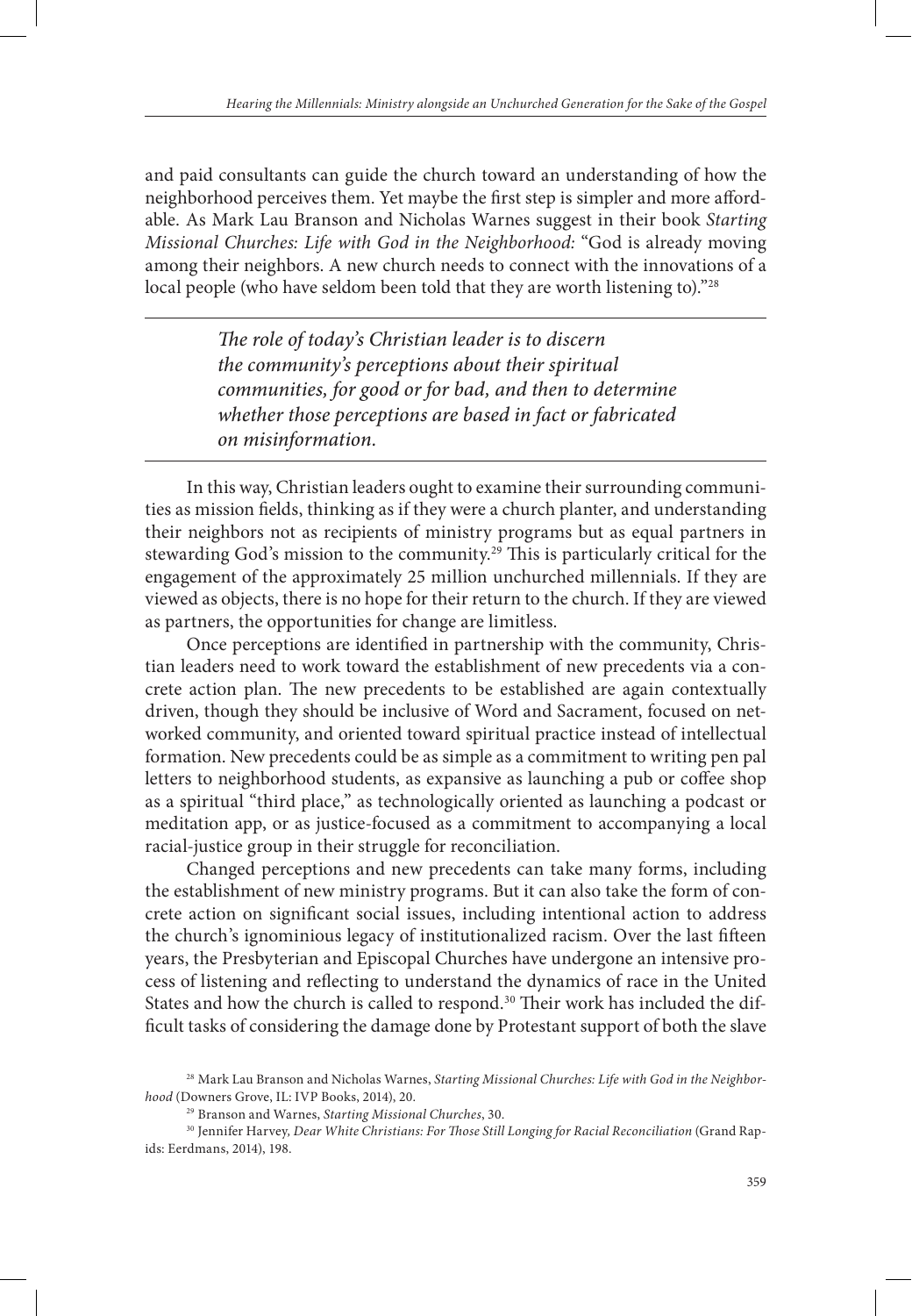trade and the institution of slavery, and a close study of the economic and spiritual challenges created by this legacy.<sup>31</sup> In listening to the voices of Native Americans and African Americans, leaders of these predominantly white denominations discerned a calling to advocate for economic reparations at a policy level, and to educate congregations on the problems of racism at the community level.<sup>32</sup> Over 90 percent of the Episcopal Church in the United States of America is white, yet this work across the denomination has in fact effected meaningful change in the educational curriculum of this mainline denomination.33 While this work is still in its beginning stages and concrete outcomes are far from certain, it demonstrates a clear commitment toward accompanying the work of racially diverse groups who have traditionally been on the outside of the church's mission.

A posture of experimentation is the third necessity for the road ahead. Error is inevitable with any time of trial, and new precedents never guarantee sustained successes. Branson and Warnes, authors of *Starting Missional Churches,* articulate the way of experimentation as a process that "should encourage risk; failure should actually be frequent as the group continues to walk into the future. Feedback loops will keep participants informed. Sometimes experiments get dropped; sometimes they are altered and reengaged; sometimes they become longer-term commitments."34

The church's work to change perceptions and establish new precedents should be continually evaluated, particularly as it pertains to reaching unchurched millennials. The generation is already leaving the church, which mitigates some of the potential harm of experimentation. However, funding for such innovation has become increasingly strained. Donations to religious organizations fell 50 percent between 1990 and 2016, according to *The New York Times*, a trend that is likely to accelerate as millennials replace baby boomers as the most populous American generation.35 So while there is certainly an imperative to experiment and low consequences of error, the financial realities facing the church necessitate a certain level of efficiency and prioritization.

To that end, Branson and Warnes recommend a simple four-part framework for evaluating missional outreach. The four sections of the framework are the initiative of God, the neighbor as subject, boundary crossing, and plural leadership.<sup>36</sup> Any attempt to change priorities or establish precedents should first be able to answer the question of where God is active in the initiative. In other words, where in this is God working to build up community and reach the unchurched? Next, all ministry programs should see the neighbor as subject as opposed to object.

<sup>33</sup> Pew Research Center, "Racial and Ethnic Composition among Members of the Episcopal Church," *Religion & Public Life*, https://tinyurl.com/ux24l2r.

34 Branson and Warnes, *Starting Missional Churches*, 187.

35 Alina Tugend, "Donations to Religious Institutions Fall as Values Change," *The New York Times*, November 3, 2016, Giving (special section).

<sup>31</sup> Harvey, *Dear White Christians*, 200.

<sup>32</sup> Harvey, *Dear White Christians,* 201.

<sup>36</sup> Branson and Warnes, *Starting Missional Churches*, 188–90.